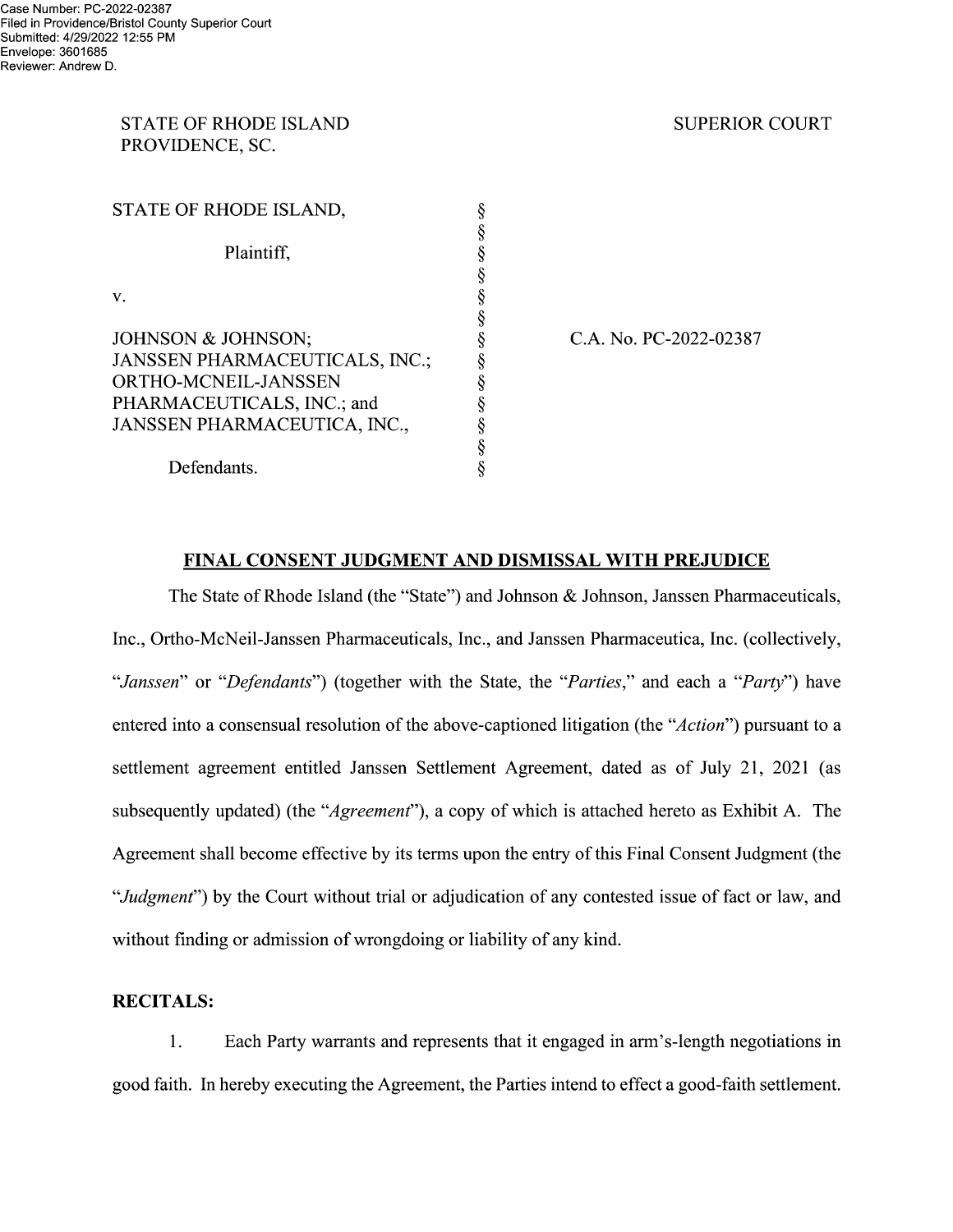2. The State has determined that the Agreement is in the public interest.

3. Janssen denies the allegations against it and that it has any liability whatsoever to the State, its Subdivisions, and/or (a) any of the State's or Subdivisions' departments, agencies, divisions, boards, commissions, districts, instrumentalities of any kind and attorneys, including its Attorney General and any person in his or her official capacity whether elected or appointed to serve any of the foregoing and any agency, person, or other entity claiming by or through any of the foregoing, (b) any public entities, public instrumentalities, public educational institutions, unincorporated districts, fire districts, irrigation districts, and other Special Districts, and (c) any person or entity acting in a *parens patriae*, sovereign, quasi-sovereign, private attorney general, *qui tam*, taxpayer, or other capacity seeking relief on behalf of or generally applicable to the general public.

4. The Parties recognize that the outcome of the Action is uncertain and a final resolution through the adversarial process likely will require protracted litigation.

5. The Parties agree to the entry of the injunctive relief terms pursuant to Exhibit P of the Agreement.

6. Therefore, without any admission of liability or wrongdoing by Janssen or any other Released Entities (as defined in the Agreement), the Parties now mutually consent to the entry of this Judgment and agree to dismissal of the claims with prejudice pursuant to the terms of the Agreement to avoid the delay, expense, inconvenience, and uncertainty of protracted litigation.

### **NOW THEREFORE, IT IS HEREBY ORDERED, ADJUDGED AND DECREED THAT:**

In consideration of the mutual promises, terms, and conditions set forth in the Agreement, the adequacy of which is hereby acknowledged by all Parties, it is agreed by and between Defendants and the State, and adjudicated by the Court, as follows: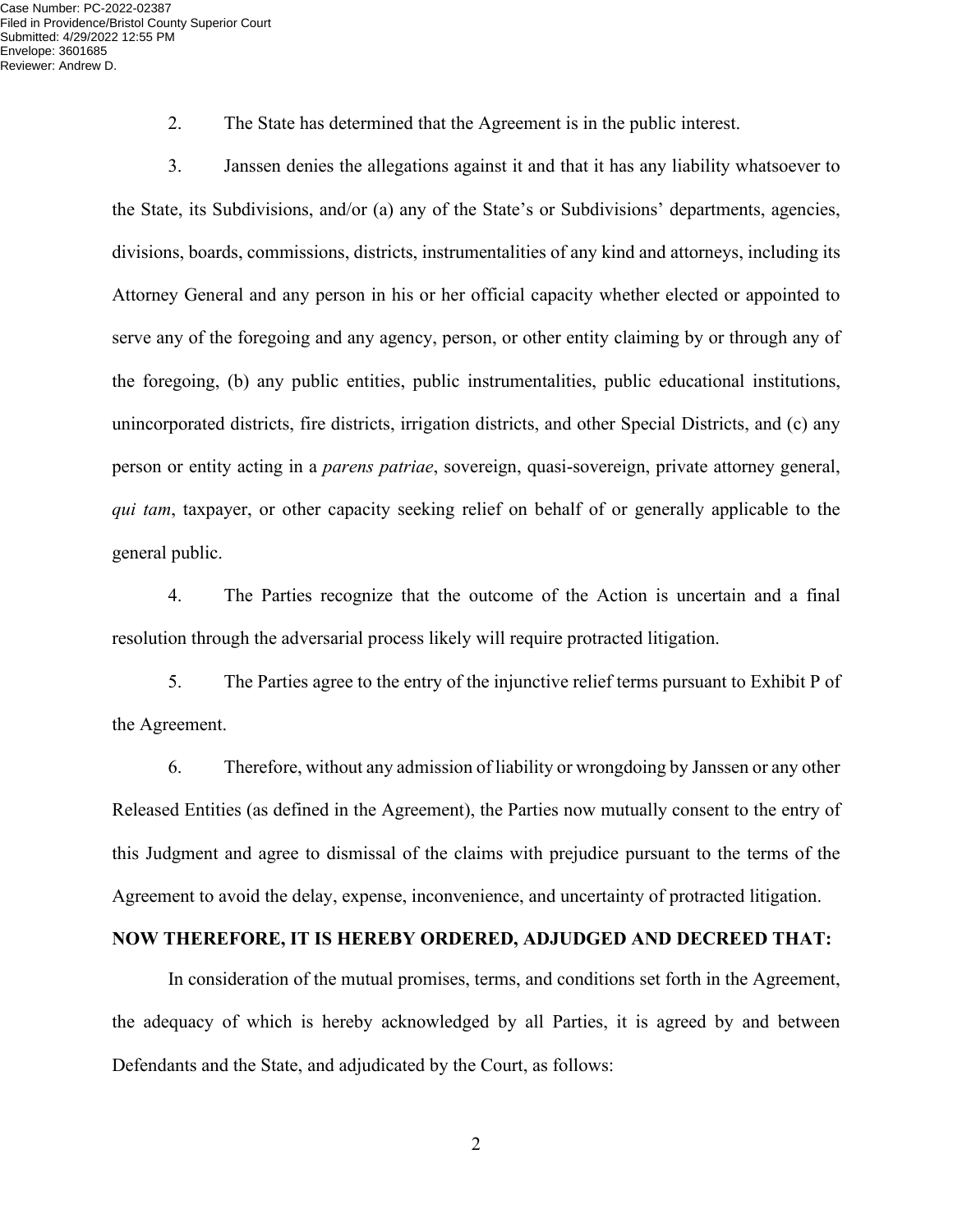1. The foregoing Recitals are incorporated herein and constitute an express term of this Judgment.

2. The Parties have entered into a full and final settlement of all Released Claims of Releasors against Janssen (including but not limited to the State) and the Released Entities pursuant to the terms and conditions set forth in the Agreement.

3. The "Definitions" set forth in Section I of the Agreement are incorporated by reference into this Judgment. The State is a "Settling State" within the meaning of the Agreement. Unless otherwise defined herein, capitalized terms in this Judgment shall have the same meaning given to them in the Agreement.

4. The Parties agree that the Court has jurisdiction over the subject matter of the Action and over the Parties with respect to the Action and this Judgment. This Judgment shall not be construed or used as a waiver of any jurisdictional defense Janssen or any other Released Entity may raise in any other proceeding.

5. The Court finds that the Agreement was entered into in good faith.

6. The Court finds that entry of this Judgment is in the public interest and reflects a negotiated settlement agreed to by the Parties. The Action is dismissed with prejudice, subject to a retention of jurisdiction by the Court as provided herein and in the Agreement.

7. By this Judgment, the Agreement is hereby approved by the Court, and the Court hereby adopts the Agreement's terms as its own determination of this matter and the Parties' respective rights and obligations.

8. The Court shall have authority to resolve disputes identified in Section XII.F.2 of the Agreement, governed by the rules and procedures of the Court.

3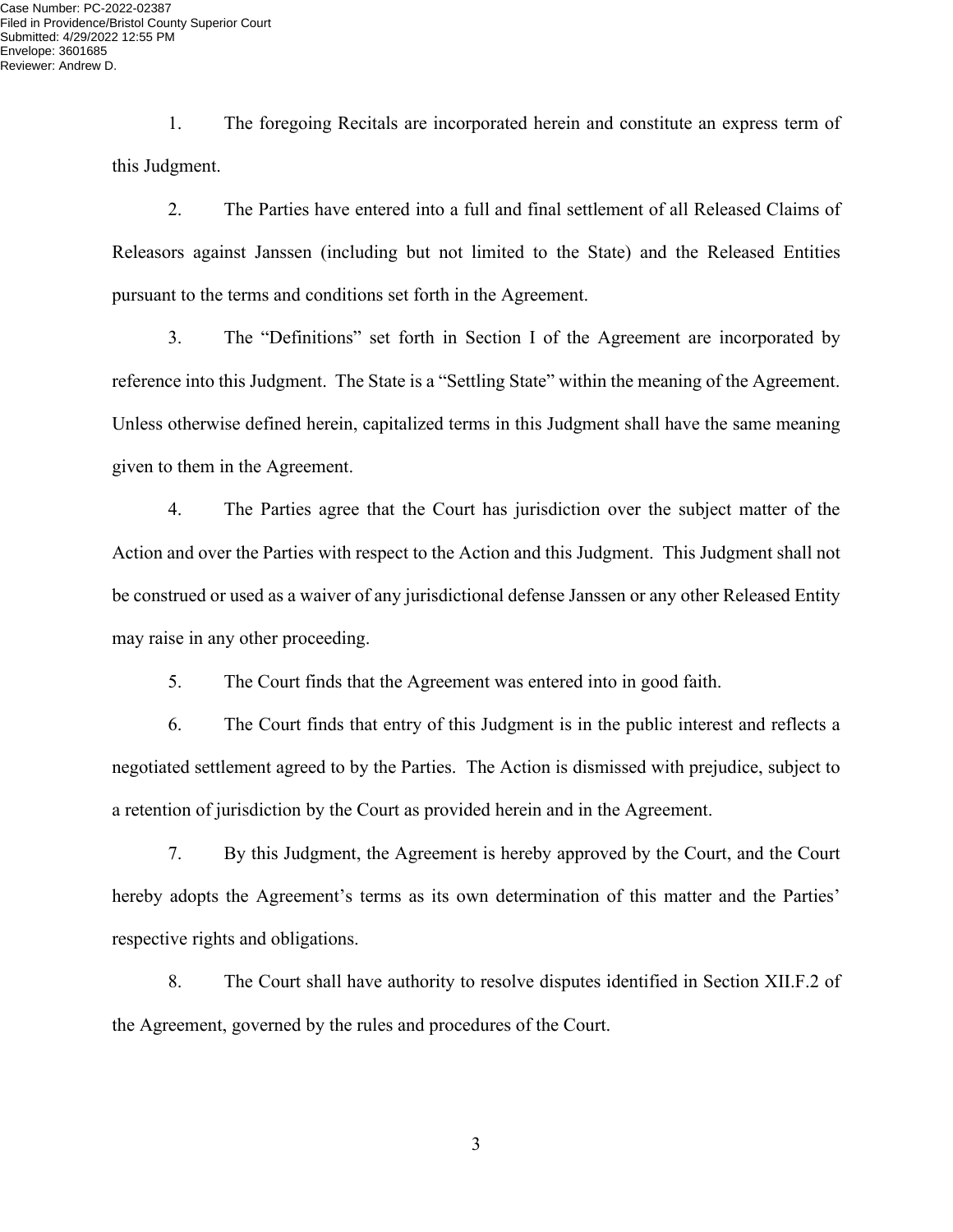9. By this Judgment, the Rhode Island Memorandum of Understanding Between the State and Cities and Towns Receiving Opioids Settlement Funds, a copy of which is attached hereto as Exhibit  $\bf{B}$  and as incorporated into the Agreement pursuant to Exhibit  $\bf{O}$  of the Agreement, is hereby approved by the Court as the means by which relevant funds paid pursuant to the Agreement will be divided within the State, subject to the full acceptance by any Subdivision receiving such funds of the terms of the Agreement, including the releases provided therein.

10. The Parties have satisfied the Condition to Effectiveness of Agreement set forth in Section VIII of the Agreement and the Release set forth in Sections IV.A, D, and E of the Agreement, as follows:

- a. The Attorney General of the State exercised the fullest extent of his or her powers to release Janssen and all other Released Entities from all Released Claims pursuant to the release attached hereto as Exhibit B (the "Release").
- Janssen has determined that there is sufficient State participation and sufficient  $\mathbf{b}$ . resolution of the Claims of the Litigating Subdivisions in the Settling States t0 proceed with the Agreement.
- The Settlement Participation Form for each Initial Participating Subdivision in the  $\mathbf{c}$ . State has been delivered to Janssen. As stated in the Settlement Participation Form, and for the avoidance of doubt, nothing in the Settlement Participation Form executed by the Participating Subdivisions is intended to modify in any way the terms of the Agreement to which the Participating Subdivisions agree. As stated in the Settlement Participation Form, to the extent the executed version 0f the Settlement Participation Form differs from the Agreement in any respect, the Agreement controls.
- d. Pursuant t0 the Settlement Participation Form, each Participating Subdivision in the State is dismissing with prejudice any Released Claims that it has filed against Janssen and the Released Entities.

11. Release. The Parties acknowledge that the Release, which is incorporated by reference herein, is an integral part of this Judgment. Pursuant to the Agreement and the Release and Without limitation and to the maximum extent 0f the power 0f the State's Attorney General, Janssen and the other Released Entities are, as of the Effective Date, hereby released from any and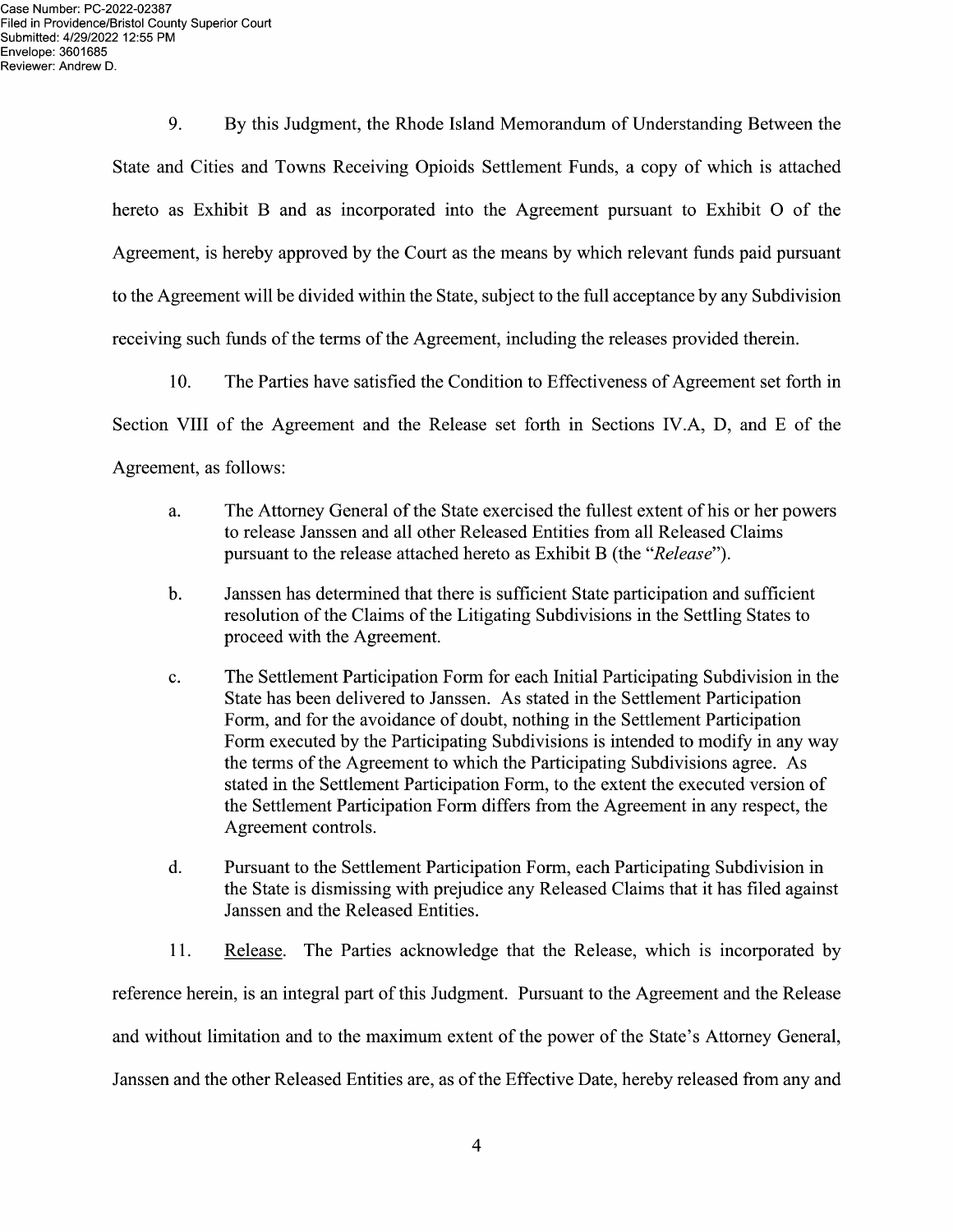all Released Claims of (a) the State and its Participating Subdivisions and any of their departments, agencies, divisions, boards, commissions, Subdivisions, districts, instrumentalities of any kind and attorneys, including the State's Attorney General, and any person in his or her official capacity whether elected or appointed to serve any of the foregoing, and any agency, person, or other entity claiming by or through any of the foregoing, (b) any public entities, public instrumentalities, public educational institutions, unincorporated districts, fire districts, irrigation districts, water districts, law enforcement districts, emergency services districts, school districts, hospital districts and other Special Districts in the State, and (c) any person or entity acting in a *parens patriae*, sovereign, quasi-sovereign, private attorney general, *qui tam*, taxpayer, or other capacity seeking relief on behalf of or generally applicable to the general public with respect to the State or any Subdivision in the State, whether or not any of them participate in the Agreement. Pursuant to the Agreement and the Release and to the maximum extent of the State's power, Janssen and the other Released Entities are, as of the Effective Date, hereby released from any and all Released Claims of (1) the State, (2) all past and present executive departments, state agencies, divisions, boards, commissions and instrumentalities with the regulatory authority to enforce state and federal controlled substances acts, (3) any of the State's past and present executive departments, agencies, divisions, boards, commissions and instrumentalities that have the authority to bring Claims related to Covered Conduct seeking money (including abatement and/or remediation) or revocation of a pharmaceutical distribution license, and (4) any Participating Subdivision. For the purposes of clause (3) above, executive departments, agencies, divisions, boards, commissions, and instrumentalities are those that are under the executive authority or direct control of the State's Governor. Further, the provisions set forth in Section IV of the Agreement are incorporated by reference into this Judgment as if fully set forth herein. The Parties acknowledge, and the Court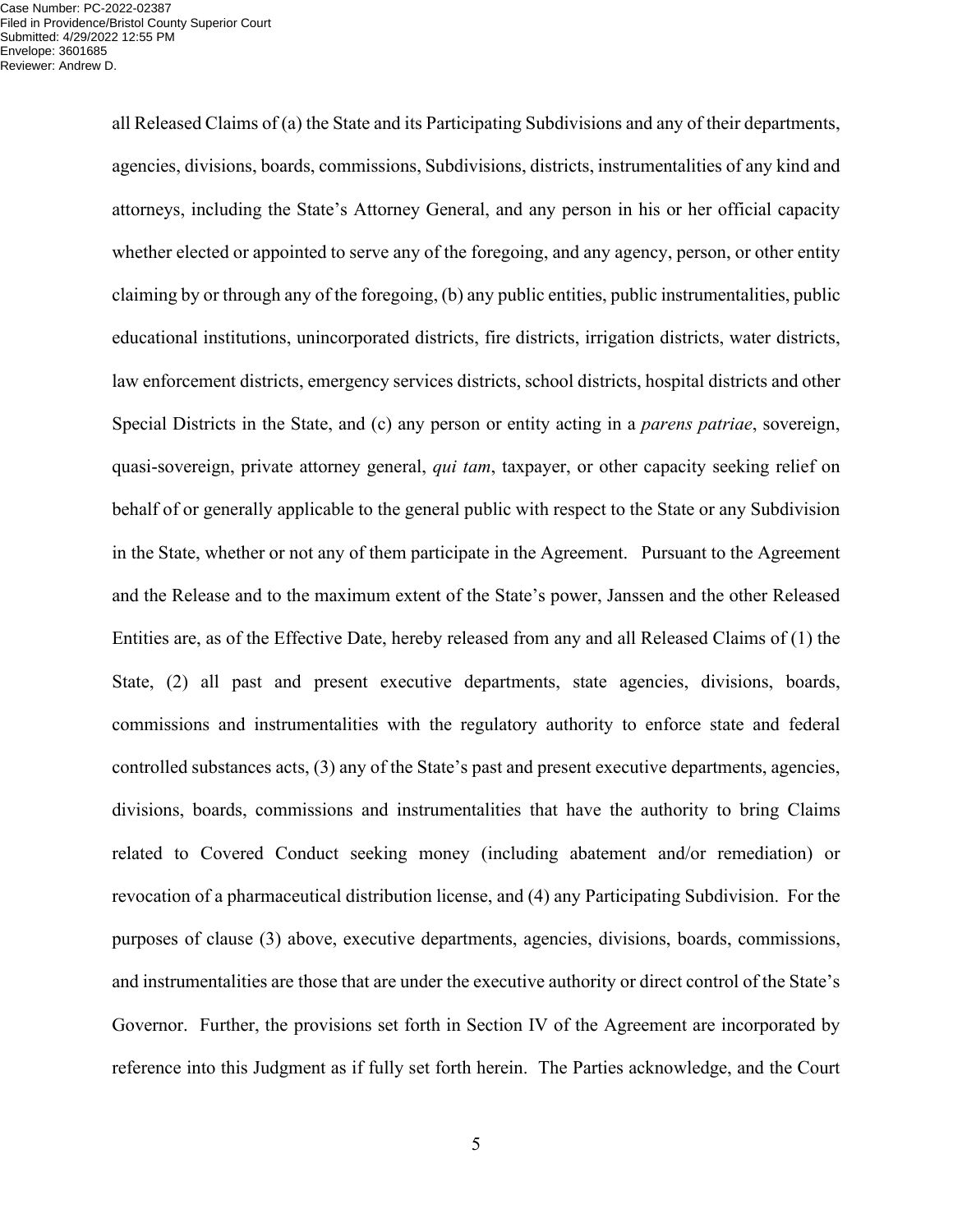finds, that those provisions are an integral part 0f the Agreement and this Judgment, and shall govern the rights and obligations of all participants in the settlement. Any modification of those rights and obligations may be made based only on writing signed by all affected parties and approved by the Court.

12. Release of Unknown Claims. The State expressly waives, releases, and forever discharges any and all provisions, rights, and benefits conferred by any law of any state or territory 0f the United States or other jurisdiction, or principle of common law, which is similar, comparable, or equivalent to  $\S$  1542 of the California Civil Code, which reads:

> General Release; extent. A general release does not extend to claims that the creditor 0r releasing party does not know 0r suspect to exist in his or her favor at the time of executing the release that, if known by him 0r her, would have materially affected his or her settlement With the debtor or released party.

13. The State may hereafter discover facts other than or different from those which it knows, believes, or assumes to be true with respect to the Released Claims, but the State expressly waived and fully, finally, and forever settled, released and discharged, through the Agreement and Release, any and all Released Claims that may exist as 0f the Effective Date but which the State does not know or suspect to exist, whether through ignorance, oversight, error, negligence or through no fault whatsoever, and which, if known, would have materially affected the State's decision to enter into the Agreement.

14. Costs and Fees. The Parties will bear their own costs and attorneys' fees except as otherwise provided in the Agreement.

15. No Admission 0f Liability. Defendants are consenting t0 this Judgment solely for the purpose of effectuating the Agreement, and nothing contained herein may be taken as or construed to be an admission or concession of any violation of law, rule, or regulation, or of any other matter 0f fact or law, 0r of any liability 0r wrongdoing, all of Which Defendants expressly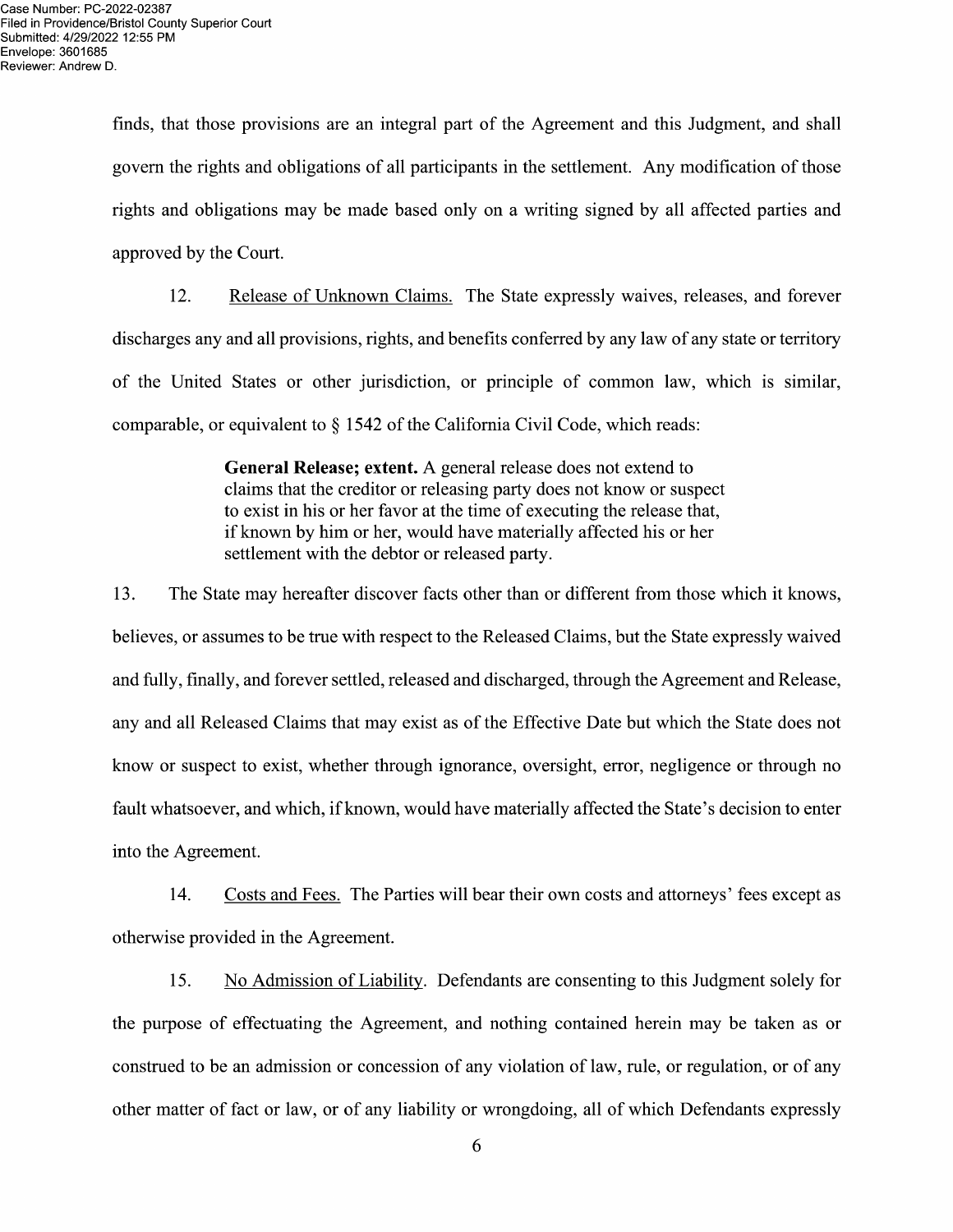deny. No Defendant or Released Entity admits that it caused 0r contributed to any public nuisance, and n0 Defendant or Released Entity admits any wrongdoing that was or could have been alleged by the State, its Participating Subdivisions and/or Participating Special Districts, 0r any other person or entity. N0 part 0f this Judgment shall constitute evidence 0f any liability, fault, or wrongdoing by Defendants or any other Released Entity. The Parties acknowledge that payments made under the Agreement are not a fine, penalty, or payment in lieu thereof and are properly characterized as described in Section VLF of the Agreement.

16. N0 Waiver. This Judgment is entered based on the Agreement Without trial 0r adjudication 0f any contested issue of fact or law or finding of liability of any kind. This Judgment shall not be construed or used as a waiver of Janssen's right, or any other Released Entity's right, to defend itself from, or make any arguments in, any other regulatory, governmental, private individual, 0r class claims or suits relating to the subject matter or terms of this Judgment. Notwithstanding the foregoing, the State may enforce the terms of this Judgment as expressly provided in the Agreement.

17. No Private Right of Action. This Judgment is not intended for use by any third party for any purpose, including submission to any court for any purpose, except pursuant to Section XII.A of the Agreement. Except as expressly provided in the Agreement, no portion of the Agreement or this Judgment shall provide any rights t0, 0r be enforceable by, any person or entity that is not a Settling State or Released Entity. The State shall allow Participating Subdivisions in the State to notify it of any perceived violations of the Agreement or this Judgment. No Settling State, including the State, may assign or otherwise convey any right to enforce any provision of the Agreement.

 $\overline{7}$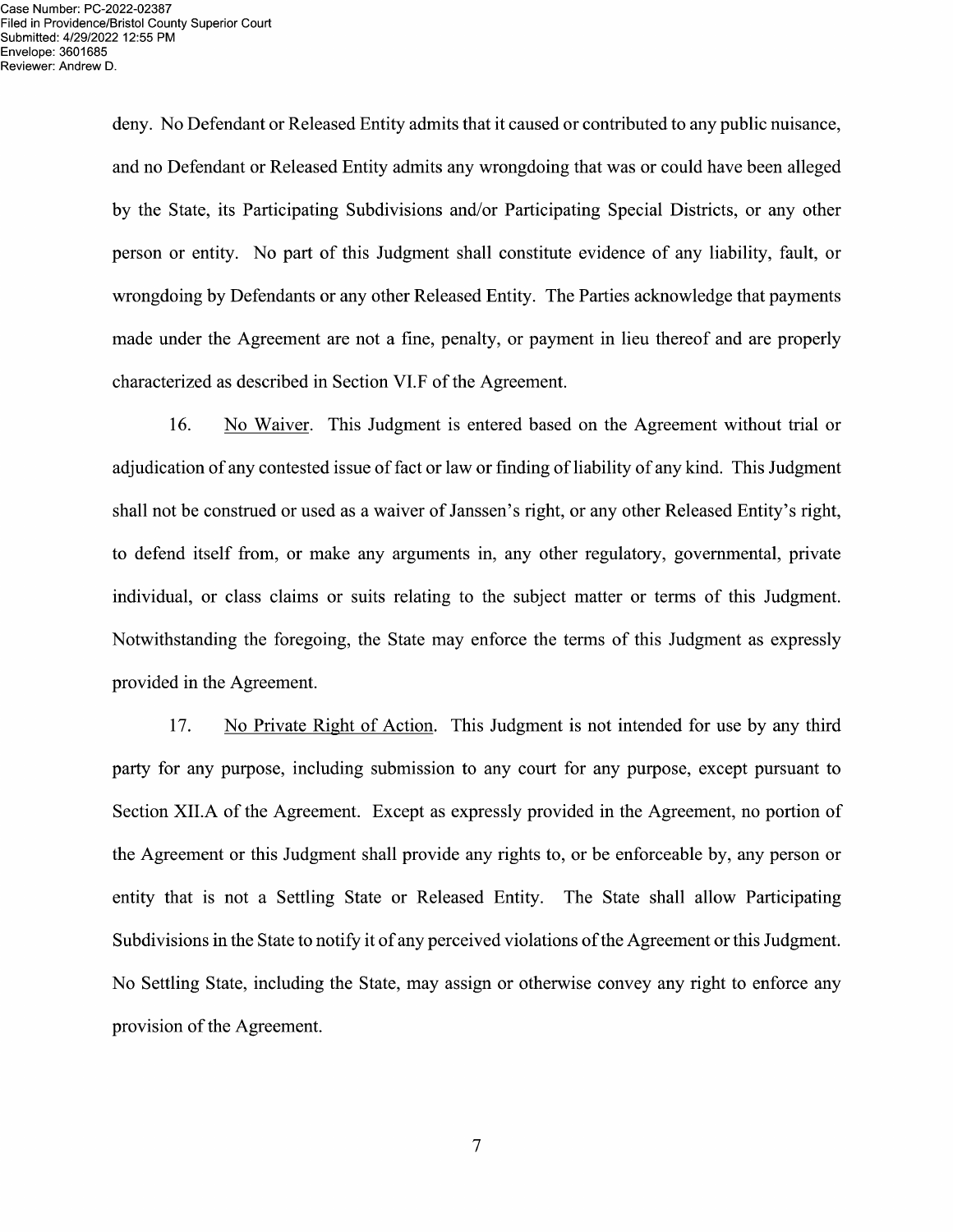> 18. Admissibility. It is the intent of the Parties that this Judgment not be admissible in other cases against Defendants or binding 0n Defendants in any respect other than in connection with the enforcement of this Judgment or the Agreement. For the avoidance of doubt, nothing herein shall prohibit Defendants from entering this Judgment or the Agreement into evidence in any litigation or arbitration concerning (1) Defendants' right to coverage under an insurance contract or (2) the enforcement of the releases provided for by the Agreement and this Judgment.

> 19. Preservation of Privilege. Nothing contained in the Agreement or this Judgment, and no act required to be performed pursuant to the Agreement or this Judgment, is intended to constitute, cause, 0r effect any waiver (in Whole or in part) of any attorney-client privilege, work product protection, or common interest/joint defense privilege, and each Party agrees that it shall not make or cause t0 be made in any forum any assertion to the contrary.

> 20. Mutual Interpretation. The Parties agree and stipulate that the Agreement was negotiated on an arm's—length basis between parties of equal bargaining power and was drafted jointly by counsel for each Party. Accordingly, the Agreement isincorporated herein by reference and shall be mutually interpreted and not construed in favor of or against any Party, except as expressly provided for in the Agreement.

> 21. Retention 0f Jurisdiction. The Court shall retain jurisdiction 0f the Parties for the limited purpose of the resolution of disputes identified in Section XII.F.2 of the Agreement. The Court shall have jurisdiction over Participating Subdivisions in the State for the limited purposes identified in the Agreement.

> 22. Successors and Assigns. This Judgment is binding 0n Defendants' successors and assigns.

> > 8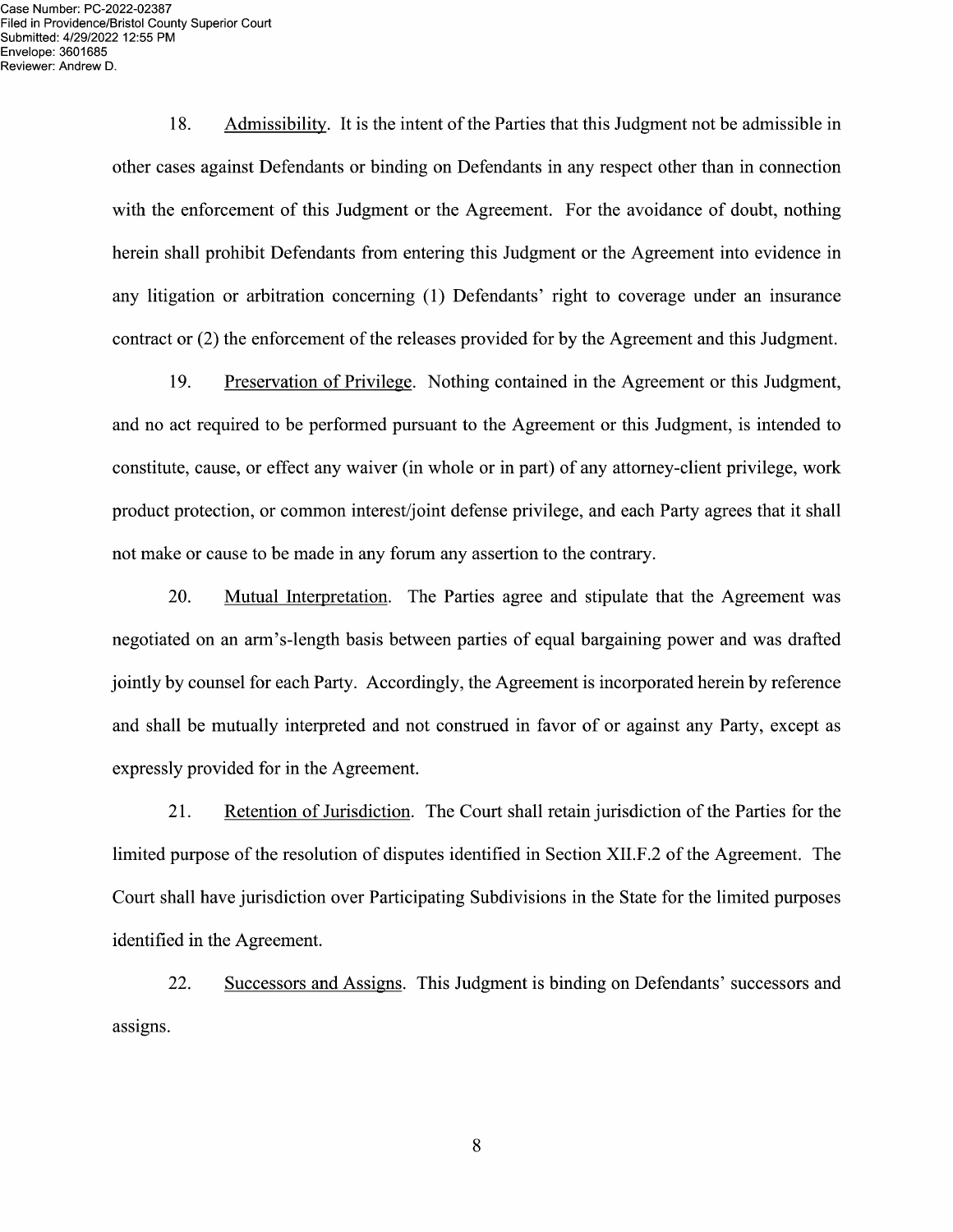23. Modification. This Judgment shall not be modified (by the Court, by any other

court, or by any other means) Without the consent 0f the State and Defendants, 0r as provided for

in Section XIII.S of the Agreement.

So ORDERED this **11th** day of **May**, 2022.

Enter: By Order:

APPROVED, AGREED TO AND PRESENTED BY:

**Richard Licht** 

<u>Mill C. Keng</u>en

Deputy Clerk T

STATE OF RHODE ISLAND, BY ITS ATTORNEY

**Associate Justice** 

ATTORNEY GENERAL, BY HIS ATTORNEY

PETER F. NERONHA,

/s/ Etie—Lee Z. Schaub Etie-Lee Z. Schaub (#8783) Special Assistant Attorney General 150 South Main Street Providence, RI 02903 (401) 274-4400, ext. 2401 eschaub@riag.ri.gov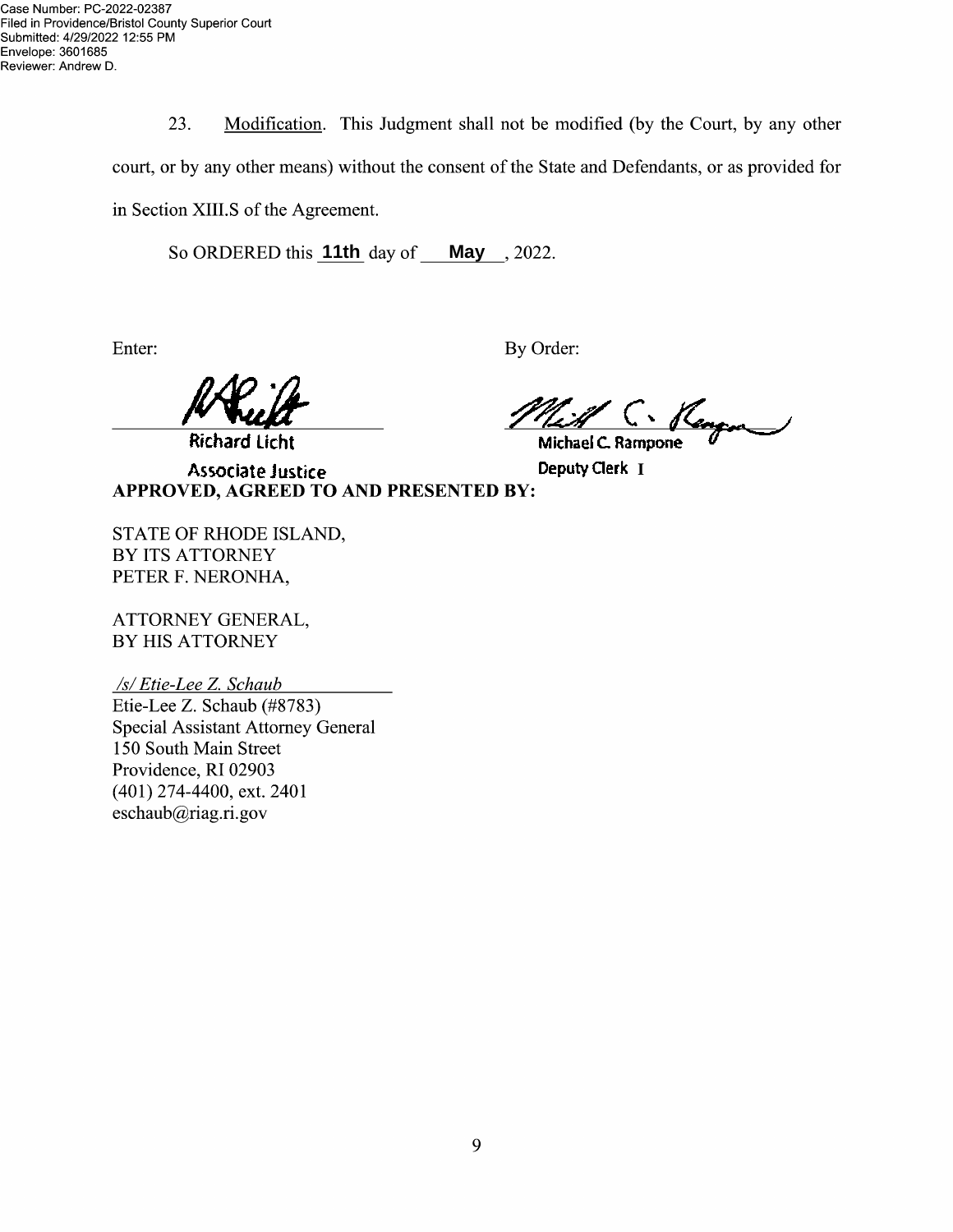For the Janssen Defendants:

Date: By:

Marc Larkins Assistant Corporate Secretary, Johnson & Johnson

Approved as to form:

Date: By:

Charles C. Lifland O'Melveny & Myers Counsel for Defendants

Date: By: <u>/s/ Jacob J. Lantry</u>

Jacob J. Lantry, Esq. (Bar # 9432) Campbell Conroy  $&$  O'Neil, P.C. 20 City Square, Suite 300 Boston, MA <sup>02129</sup>  $(617)$  241-3000 Local Counsel for Defendants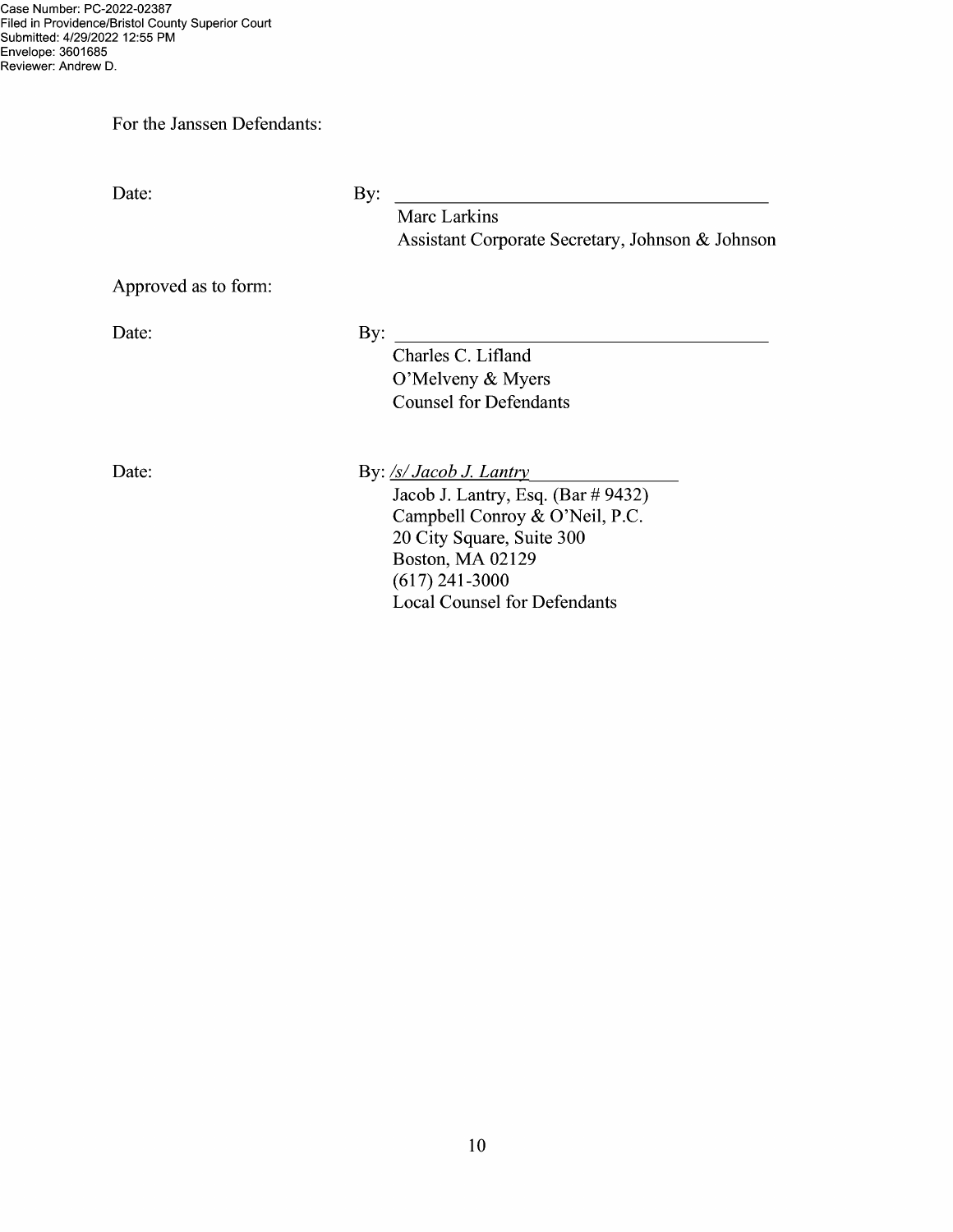For the Janssen Defendants:

Date:

a<br>U By:  $\bigtriangleup$ Marc Larkins

Assistant Corporate Secretary, Johnson & Johnson

Approved as to form:

Date:

 $\mathbf{By:}$ 

Charles C. Lifland O'Melveny & Myers Counsel for Defendants

Date:

# By:  $\qquad \qquad$

[Name] [Law Firm] Local Counsel for Defendants